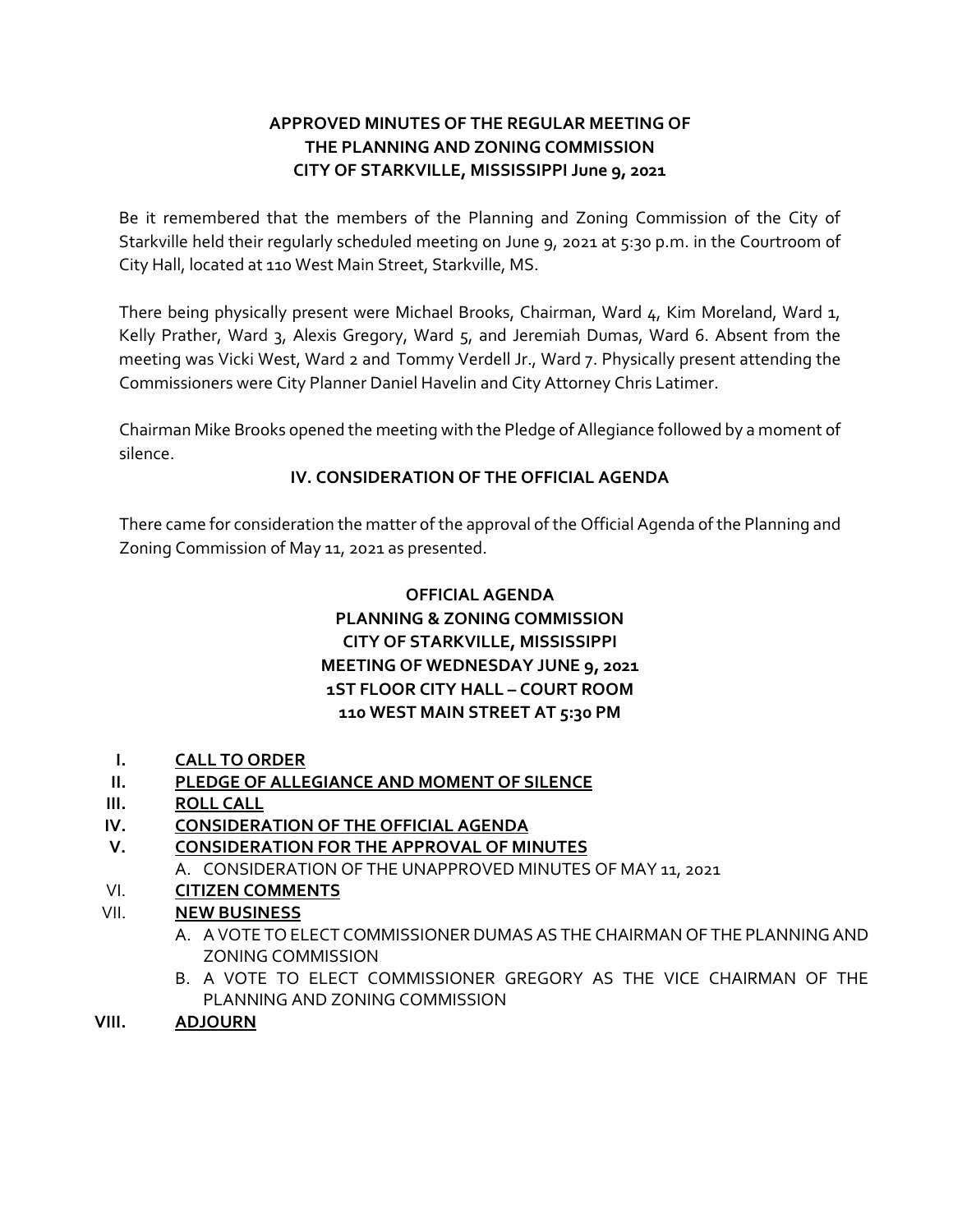After discussion and upon the motion of Commissioner Dumas, duly seconded by Commissioner Gregory, the motion to approve the official agenda of the Planning and Zoning Commission for June 9, 2021 received unanimous approval.

### **V. CONSIDERATION FOR APPROVAL OF THE MINUTES OF THE MEETING**

## **A. CONSIDERATION FOR APPROVAL OF THE MINUTES OF THE MEETING OF May 11, 2021**

After discussion and upon the motion of Commissioner Dumas, duly seconded by Commissioner Gregory, the motion to approve the minutes as amended of the Planning and Zoning Commission for May 11, 2021 received unanimous approval.

### **VI. CITIZEN COMMENTS**

The Chair opened up the meeting for citizen comments. Calling for and receiving no comments, the Commission moved to New Business.

### **VII. NEW BUSINESS**

### **A. A VOTE TO ELECT COMMISSIONER DUMAS AS THE CHAIRMAN OF THE PLANNING AND ZONING COMMISSION**

Chairman Brooks introduced the item to the commission.

After discussion and upon the motion of Commissioner Gregory, duly seconded by Commissioner Prather, the motion to elect Commissioner Dumas as the Chairman of the Planning and Zoning Commission received unanimous approval. Commissioner Dumas abstained from the vote.

### **B. A VOTE TO ELECT COMMISSIONER GREGORY AS THE VICE CHARIMAN OF THE PLANNING AND ZONING COMMISSION**

Chairman Dumas introduced the item to the commission

After discussion and upon the motion of Chairman Dumas, duly seconded by Commissioner Prather, the motion to elect Commissioner Gregory as the Vice Chairman of the Planning and Zoning Commission received unanimous approval. Commissioner Gregory abstained from the vote.